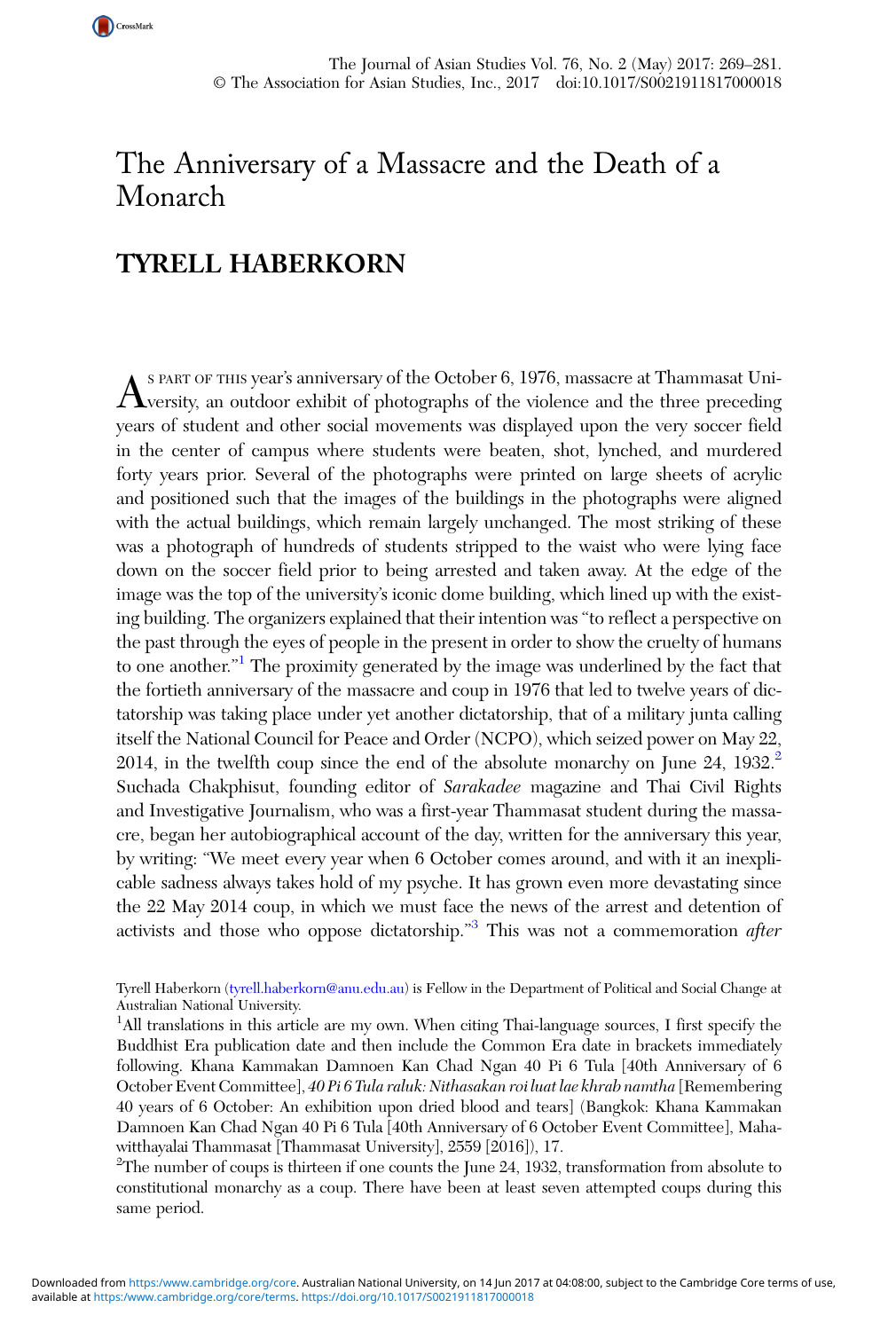<span id="page-1-0"></span>dictatorship such as those of the same era held in Argentina or Chile during recent years of democratization, but memories of dictatorship in situ.<sup>4</sup>

Forty years earlier, the dehumanization of students who were dissident and dared to dream of a different Thai society made it possible for them to be brutally killed. Beginning in late September 1976, students peacefully organized in Bangkok and other cities after Thanom Kittikhachorn, one of the dictators ousted three years earlier, returned to the country. For students, his return signaled a possible coup and return to dictatorship; for the right-wing inside and outside the state, the student protests sparked alarm of a possible communist revolution following transitions in Vietnam, Laos, and Cambodia the prior year. On September 24, two worker activists who made a poster decrying Thanom's return were hanged and murdered in Nakhon Pathom, a province bordering Bangkok. At noon on October 4, students were massed inside Thammasat University in ongoing protests and a student theater group performed a play about the hanging of the two worker activists. By October 5, right-wing newspapers and military radio reported on the play, but claimed that it was a mock hanging of Crown Prince Vajiralongkorn.

Before dawn on October 6, 1976, spurred on by these reports and allegations that the students were alien communists, right-wing state and para-state forces shot rockets and bullets into the campus and then entered the gates wielding guns, large pieces of wood, and other objects used as weapons. They treated the unarmed students as inhuman enemies who intended to destroy the three key institutions of the monarchy, the nation, and the Buddhist religion. Forty-one students and other dissident citizens are known to have been shot, beaten to death, or hanged, and their bodies were brutalized in other ways, including the mutilation and burning of corpses. That evening, the final end of the three years of open politics that began on October 14, 1973, arrived with a coup by a military junta calling itself the National Administrative Reform Council  $(NARC).$ <sup>5</sup>

<sup>5</sup> After fifteen years under the dictatorial regimes of Field Marshal Sarit Thanarat (1958–63) and Field Marshal Thanom Kittikachorn, in early October 1973, Thai students and people began to call for a new constitution. Over a period of less than two weeks, the initial call by a small number of people grew into protests of several hundred thousand people in the streets in Bangkok and provinces around the country. The protests climaxed with clashes between the people and state forces on October 14, after which King Bhumipol intervened to ask Thanom and his two deputies to leave the country. During the next three years, elections were held; a democratic constitution was written; and a range of previously marginalized groups, including students, workers, farmers, and many others, organized and demanded their rights and the transformation of Thai society. By late 1974, a backlash to this open politics began in the form of state and para-state attacks on activists. For an overview of the period, see Charnvit Kasetsiri and Thamrongsak Petchlertanan, eds., Chak 14 thung 6 Tula [From 14 to 6 October] (Bangkok: Thammasat University Press, 2541 [1998]); David Morell and Chai-anan Samudavanija, Political Conflict in Thailand: Reform, Reaction, Revolution (Cambridge, Mass.: Oelgeschlager, Gunn and Hain, 1981). For an analysis of the farmers' movement, its revolutionary potential, and the backlash it engendered,

<sup>3</sup> Suchada Chakphisut "Lum mai dai cham mai long" [Unforgettable, unrememberable], Sun Khomun & Khao Subsuan Phua Sitthi Phonlamuang [Thai Civil Rights and Investigative Journalism], TCIJ, October 6, 2016, <http://www.tcijthai.com/tcijthainews/view.php?ids=6448> (accessed November 2, 2016).

<sup>&</sup>lt;sup>4</sup>See Macarena Gómez-Barris, Where Memory Dwells: Culture and State Violence in Chile (Berkeley: University of California Press, 2009); Susana Kaiser, Postmemories of Terror: A New Generation Copes with the Legacy of the "Dirty War" (New York: Palgrave Macmillan, 2005).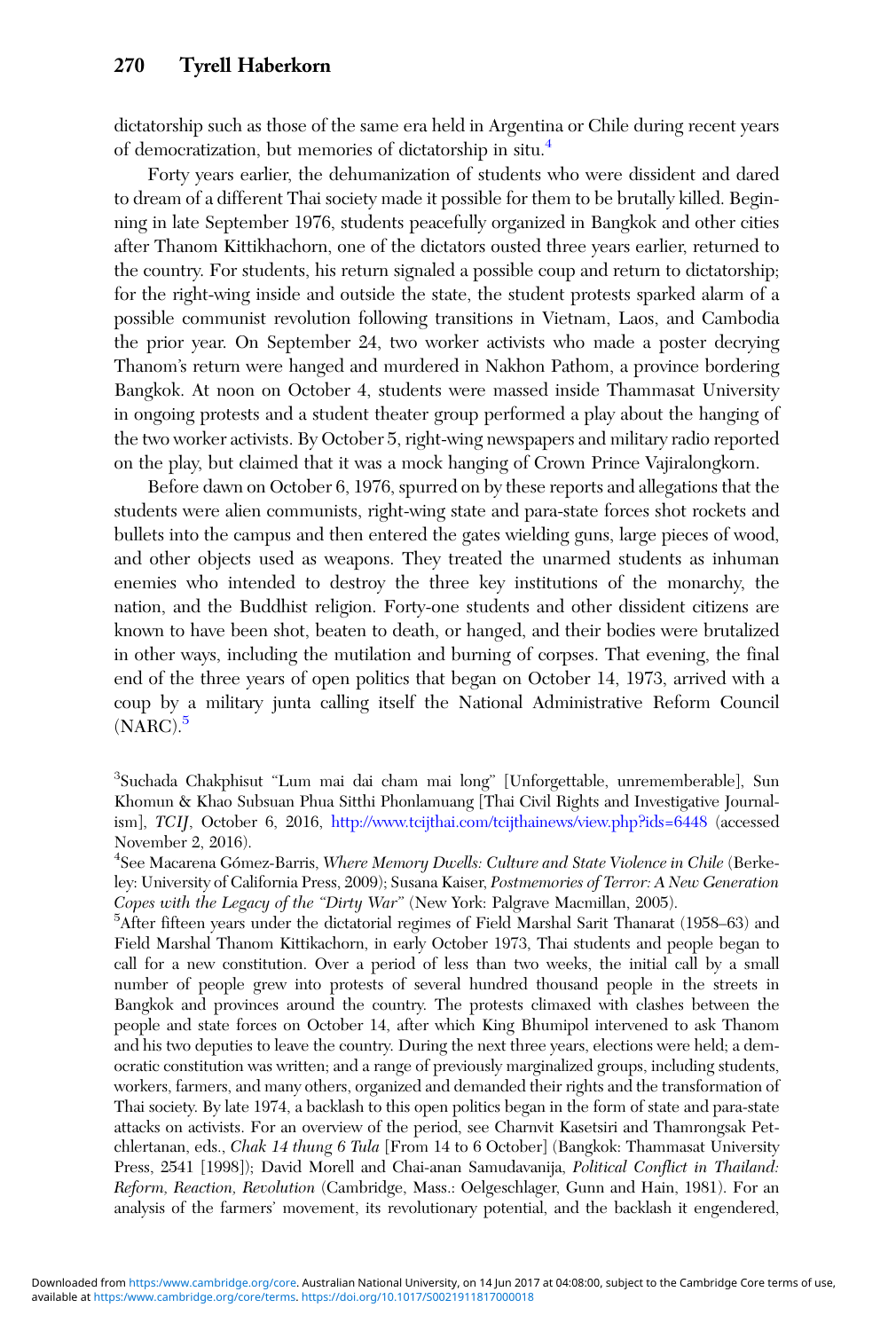#### The Anniversary of a Massacre and the Death of a Monarch 271

An article in the constitution promulgated by the NARC as well as a stand-alone amnesty law passed in December 1976 gave a legal gloss to the coup and the massacre and placed the perpetrators beyond prosecution. Throughout the drafting and debate in the assembly appointed by the junta, as a reason to pass the amnesty, reference was made to the need to protect those who acted out of loyalty to the monarchy. The precise actions in need of protection were not named, but the claim to loyalty was enough to justify its passage. Those who were arrested at Thammasat University on October 6, 1976, were not the perpetrators of violence, but its victims and survivors. Eighteen of those arrested were detained, charged with grave crimes against the crown and state, and prosecuted in military court until a second amnesty was passed that led to their release after nearly two years in September 1978, yet also further cemented the impunity of the perpetrators.<sup>6</sup> Forty years later, the perpetrators of the massacre remain unnamed and unpunished. The death of Rama IX, King Bhumipol Adulyadej, one week after the anniversary on October 13, 2016, and the subsequent naming of the former crown prince as Rama X, King Maha Vajiralongkorn, may make it even more difficult to name the perpetrators, as Rama IX's reign becomes further idealized and the *lèse majesté* regime broadens.<sup>7</sup>

#### RECALLING PAST VIOLENCE UNDER THE PRESENT DICTATORSHIP

Shaped by the ten years of color-coded red and yellow contention and street protests preceding the coup and first the impending death of the king, Bhumipol Adulyadej, and then his actual death, the NCPO has curtailed political freedom and freedom of expression using techniques borrowed from prior dictatorships as well as new innovations. This has included extensive use of the courts, including prosecution of civilians in military courts for crimes against the crown and state for the first time since  $1976$ .<sup>8</sup> Article

see Tyrell Haberkorn, Revolution Interrupted: Farmers, Students, Law, and Violence in Northern Thailand (Madison: University of Wisconsin Press, 2011). For an analysis of one of the para-state groups active during this period, the Village Scouts, see Katherine Bowie, Rituals of National Loyalty: The State and the Village Scout Movement in Thailand (New York: Columbia University Press, 1997). For a timeline of events on October 6, 1976, itself, see Puey Ungpakorn, "Violence and the Military Coup in Thailand," Bulletin of Concerned Asian Scholars 9, no. 3 (1977): 4–12. Puey notes that the NARC said that 41 were killed, several hundred injured, and 3,037 arrested, but that "sources at the Chinese Benevolent Foundation, which transported and cremated the dead, it was revealed [sic] that they handled 'over a hundred corpses' that day" (8).

<sup>&</sup>lt;sup>6</sup>The importance of loyalty to the monarchy was stressed in the debates about both of the amnesty laws. See Tyrell Haberkorn, "A Hidden Transcript of Amnesty: The 6 October 1976 Massacre and Coup in Thailand," Critical Asian Studies 47, no. 1 (2015): 44–68.

This idealization is a key part of the phenomenon of what Thongchai Winichakul identifies as hyper-royalism. See Thongchai Winichakul, Thailand's Hyper-royalism: Its Past Success and Present Predicament, ISEAS Trends in Southeast Asia no. 7 (Singapore: ISEAS, 2016).

Between May 22, 2014, and May 31, 2016, a total of 1,546 cases involving 1,811 civilians were initiated in the Bangkok and provincial military courts. The vast majority of these cases (1,331) are related to weapons charges, many of which are possession charges. New cases involving civilians ceased to be placed within the jurisdiction of the military court system effective as of September 12, 2016, according to Head of the NCPO Order no. 55/2559. Adjudication of cases already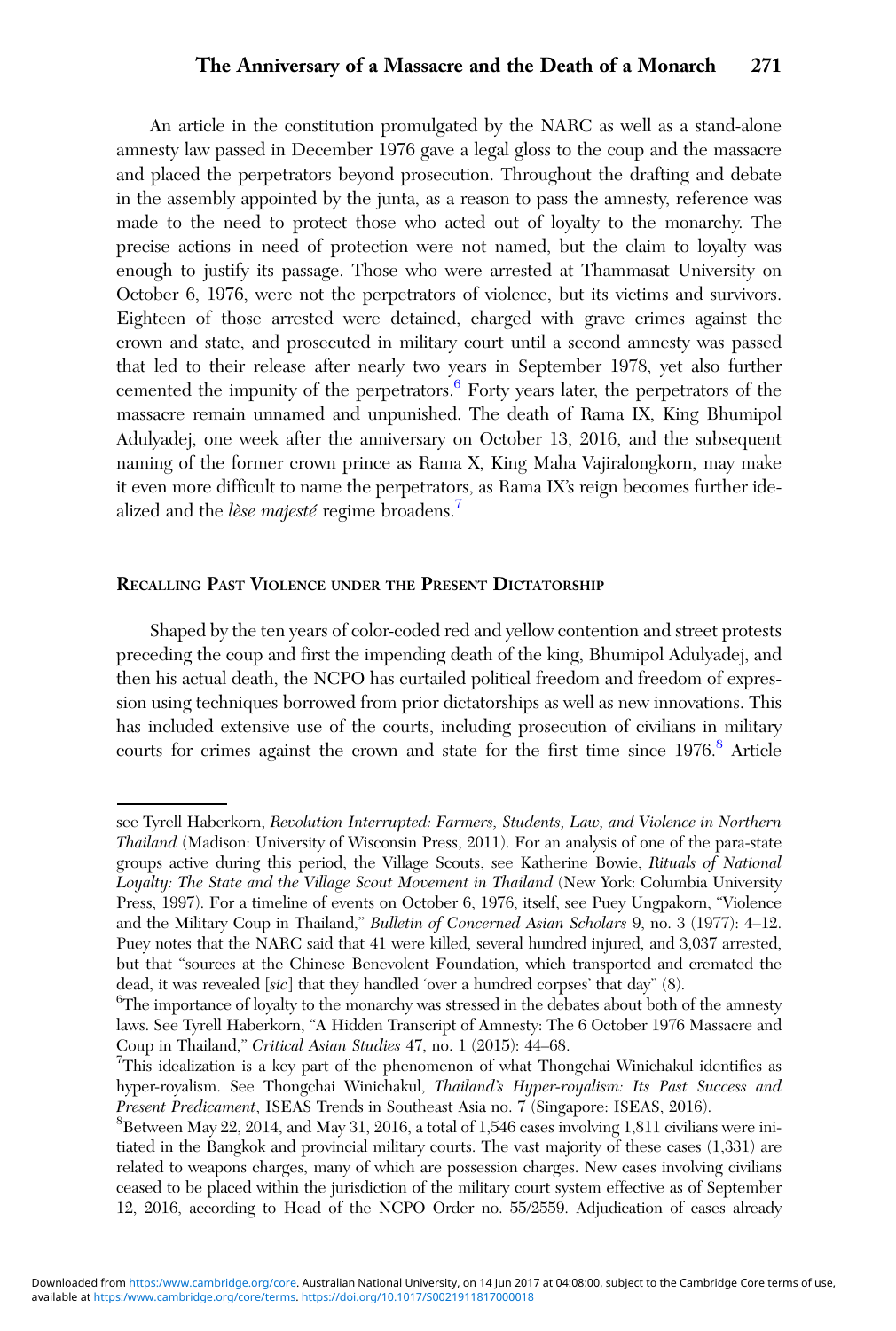### 272 Tyrell Haberkorn

112, which defines and stipulates the punishment for lèse majesté, has been widely used against critics of the monarchy and ordinary citizens, with at least ninety new known cases since the coup. Article 116, which defines and stipulates the punishment for alleged sedition, has been taken up against dissidents who oppose the NCPO, with at least fifty-eight new known cases since the coup. In addition to the use of existing laws, the NCPO has also issued executive orders to expand its powers of control. One of these is NCPO Order no. 7/2557, later replaced by Head of the NCPO Order no. 3/2558, which criminalizes any public gathering of five or more persons and has been used to shut down any protests, with at least  $254$  people charged since the coup.<sup>9</sup> Any public discussion or event, including university seminars, requires prior permission from the authorities, and those who do not secure it may face the electricity to the building being cut, the seminar being interrupted by soldiers in fatigues, or the speakers being arrested during or after the event. During the first two years of NCPO rule, at least 130 seminars were forbidden or interrupted and shut down.<sup>10</sup> Those events permitted are then often heavily surveilled by military and police intelligence.

Although the NCPO allowed nearly all of the events surrounding the fortieth anniversary of the October 6, 1976, massacre to take place, it repeatedly warned that extra intelligence would be deployed and any untoward events would be shut down.<sup>11</sup> The clumsy officials were visible during the events, clad in polo shirts advertising Glock and other gun brands and methodically photographing the speakers and participants. Despite their presence, survivors, cultural activists, scholars, and university students named what is known and not known about the massacre, queried whose voices remain unheard in the limited circulation of information about the massacre, explored the meanings of the massacre for a new generation, discussed the roles of the media in criticizing the state, and linked impunity for the massacre with other instances of impunity for state and para-state violence in Thailand. The series of seminars, films, and

initiated in the military court system will be completed within it. See Thai Lawyers for Human Rights, "Updated Statistics of Civilians Being Tried in Military Courts Since the 2014 Coup," August 24, 2016, <http://www.tlhr2014.com/th/?p=1777> (accessed October 30, 2016); International Commission of Jurists, "Thailand: ICJ Welcomes Order Phasing Out Prosecution of Civilians in Military Courts but Government Must Do Much More," September 12, 2016, [http://www.icj.](http://www.icj.org/thailand-icj-welcomes-order-phasing-out-prosecution-of-civilians-in-military-courts-but-government-must-do-much-more/) [org/thailand-icj-welcomes-order-phasing-out-prosecution-of-civilians-in-military-courts-but-gov](http://www.icj.org/thailand-icj-welcomes-order-phasing-out-prosecution-of-civilians-in-military-courts-but-government-must-do-much-more/)[ernment-must-do-much-more/](http://www.icj.org/thailand-icj-welcomes-order-phasing-out-prosecution-of-civilians-in-military-courts-but-government-must-do-much-more/) (accessed October 30, 2016).

<sup>&</sup>lt;sup>9</sup>This number was current as of March 2017. The case statistics are drawn from those updated monthly by *iLaw*: see [http://freedom.ilaw.or.th.](http://freedom.ilaw.or.th) The punishment for violation of Article 112 is three to fifteen years' imprisonment per count; for Article 116, it is up to seven years' imprisonment per count; for NCPO Order no. 7/2557, it is up to one year of imprisonment per count and/or a fine of up to 20,000 baht (570 USD); and for violation of Head of the NCPO Order no. 3/2558, it is up to six months' imprisonment and/or a fine of up to 10,000 baht (285 USD).<br><sup>10</sup>Thai Lawyers for Human Rights, "The Force of the Gun Camouflaged as Law and a Justice

System," August 2, 2016, <http://www.tlhr2014.com/th/?p=1443> (accessed November 3, 2016). <sup>11</sup>On the thirty-eighth anniversary of the massacre in 2014, the NCPO forbade students at the Lampang campus of Thammasat University from holding a commemorative event. *Prachatai*, "Thahan ham naksuksa mo to sun Lampang chad ngan ramluk 6 Tula" [Soldiers forbid students at TU Lampang from holding a 6 October commemoration], October 3, 2014, [http://prachatai.](http://prachatai.com/journal/2014/10/55828) [com/journal/2014/10/55828](http://prachatai.com/journal/2014/10/55828) (accessed November 4, 2016).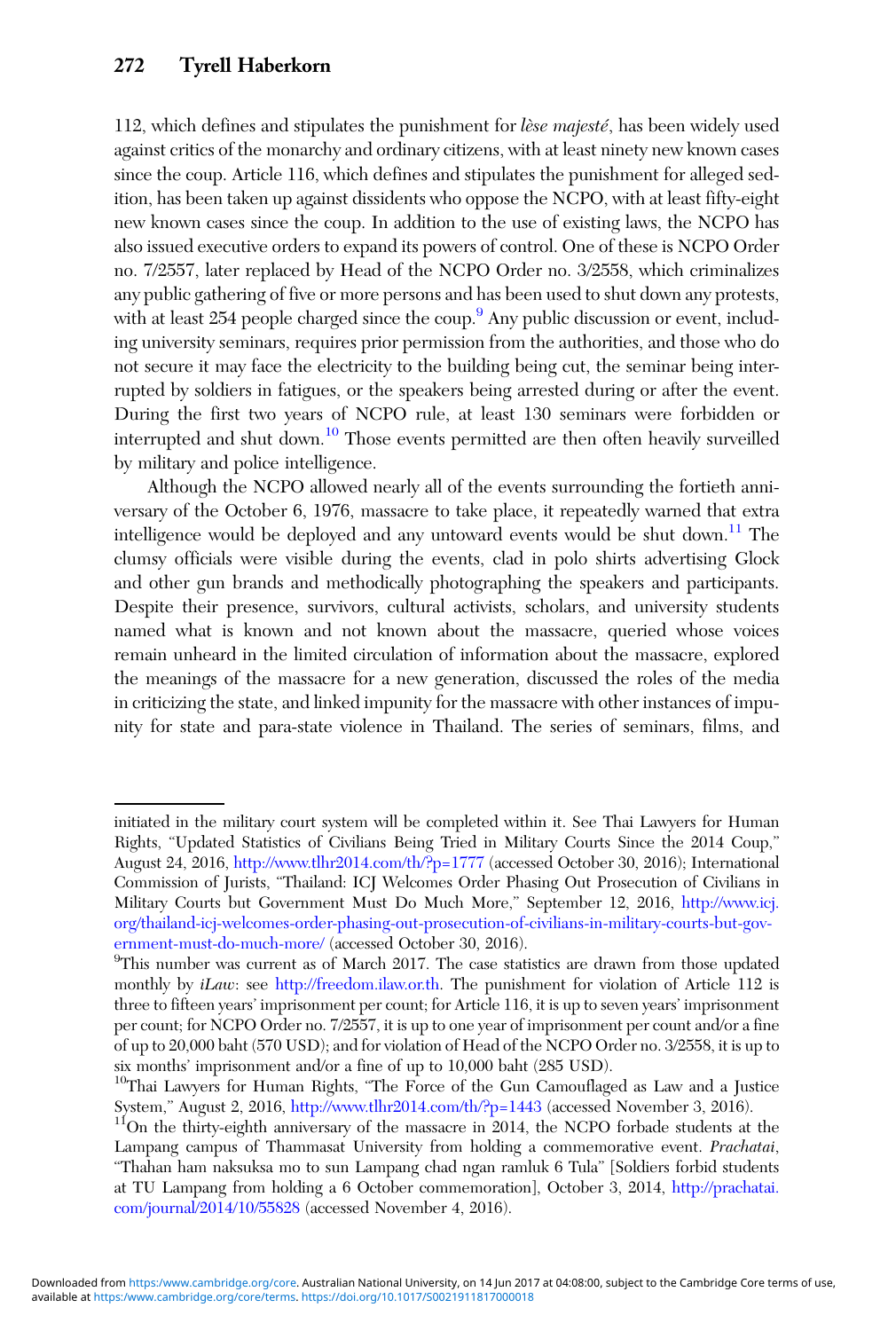publications leading up to and during the anniversary transformed the place of the massacre in recent Thai history and also operated as a profound critique of ongoing military rule. As Suchada noted, resurgent dictatorship makes the memory of past violence more devastating, but it also makes the search for justice and shared humanity even more urgent in the present.

The fortieth-anniversary events were concentrated during October 6–8, 2016, at Thammasat University and included lectures, films, musical performances, and other cultural and political activities.<sup>12</sup> Survivors and relatives of those killed gather yearly on the 6th at dawn on the campus to hold a ceremony to make merit for and honor those killed, but this year's anniversary was both the largest since the twentieth anniversary in 1996 and the largest number of people gathered in public to critique an instance of state violence past or present since the 2014 coup. In addition to the photo exhibit on the soccer field, over twenty publishing houses sold progressive books outside the auditorium where lectures and films were held; hundreds of people circulated in these areas as well as in the sculpture garden adjacent to the auditorium that contains a small memorial to the massacre. Survivors of the massacre, activists and intellectuals of later generations, journalists, university students, and human rights lawyers defending those accused of lèse majesté and sedition in the present all rubbed shoulders and chatted in the hours between the morning ceremony and the program of films and lectures in the afternoon and evening.

By late afternoon, many filed into the auditorium to listen to a panel of survivors of other instances of state violence in Thailand—the October 14, 1973, uprising; the May 1992 movement; the crackdown on red shirt protestors in 2010; and ongoing violence in southern Thailand since 2004—discuss the significant obstacles in holding state officials to account for extrajudicial violence. The perpetrators of the October 6, 1976, massacre are not the only ones who have not been held to account: except in a few exceptional and individual cases, perpetrators have not been prosecuted.<sup>13</sup> Then, with the premiere of a new film about the October 6, 1976, massacre and the keynote address of the evening, the demand for justice took the form of a call for radical humanity. The lives of those killed on the 6th and their families and friends are at the center of the short documentary, Duai khwamnapthue (Respectfully yours), produced by Patporn Phoothong and Puangthong Pawakapan. Building on Patporn's first film, Khwamsongcham rai siang (Silence-memories), which uses interviews with the parents of two students killed on October 6 to break open what remains unknown about the event, Respectfully yours narrates the stories of an additional eleven people who were killed. Rather than collect accounts of the violence, Puangthong noted that their purpose was "to let people learn about their identities that existed prior to the brutal suspension of

<sup>12</sup>See 40th Anniversary of 6 October Event Committee, *op. cit.* note 1, 6–9, for a listing of the events held at Thammasat.

<sup>13</sup> Across the three days of the anniversary events, the massacre was placed in an explicitly broad and comparative frame. This took the form of screenings of films about state violence and memory in Cambodia, Indonesia, Burma, and Germany across the three days as well as the premiere of Prachathipatai lang khwamtai [Democracy after death], a film about the suicide of Uncle Nuamthong Praiwan, who killed himself rather than live under military rule after the September 19, 2006, coup; and a mini-conference of six papers about impunity in Thailand on October 8, 2016. The papers were published as a special journal edition: Fa Diew Kan 14, no. 2 (May–December 2559 [2016]).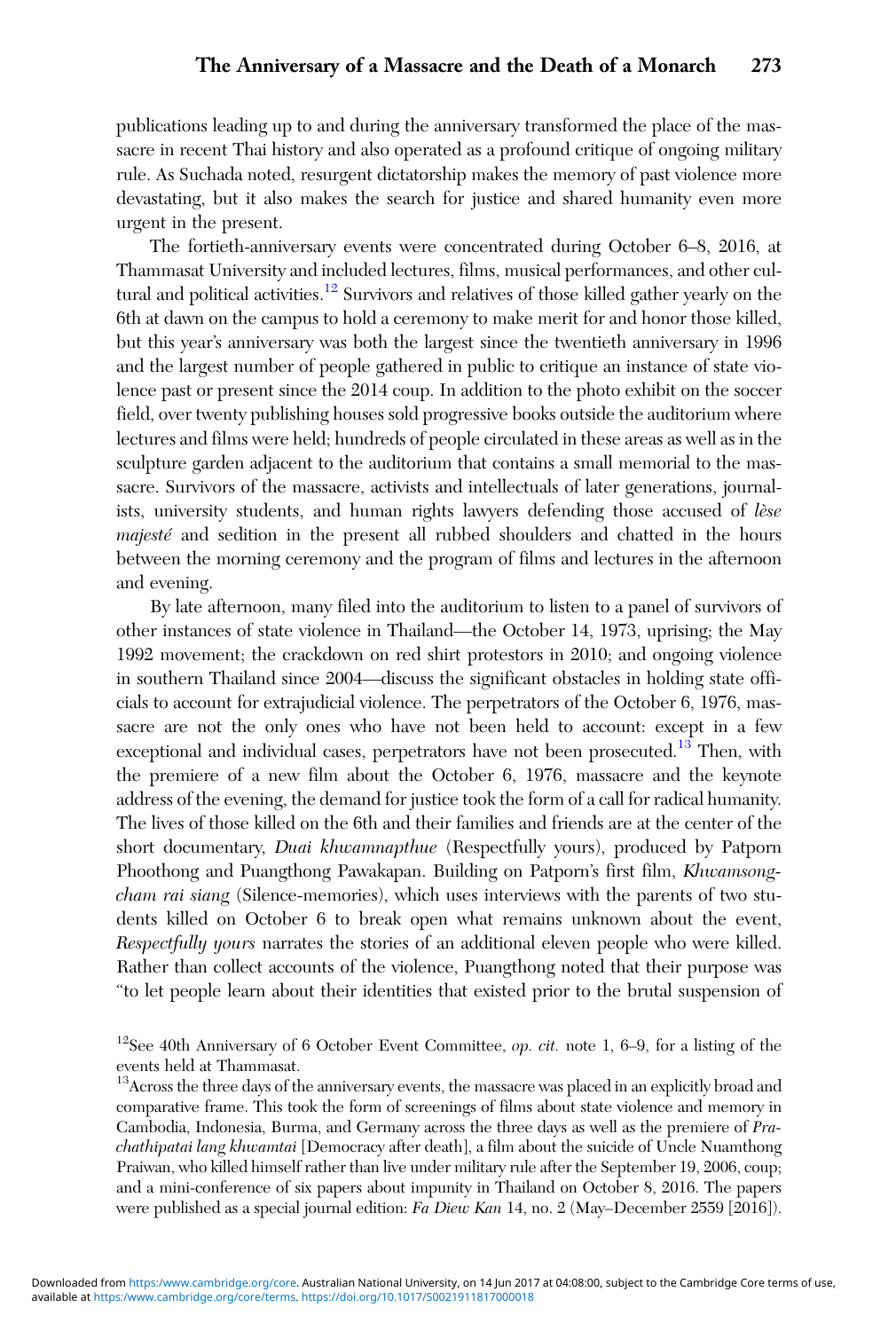#### 274 Tyrell Haberkorn

their lives. We are doing this because we realized that after 40 years, we still know very little about their individual lives."<sup>14</sup> She also commented that, "It feels odd – we commemorate their deaths, but we do not know them."<sup>15</sup> During the introduction to the film, Puangthong explained that they began to search for the families using the addresses listed on the death certificates completed by physicians at government hospitals in the days following the massacre. Some families said that they had been waiting for forty years for someone to come and ask them about what happened, while others remained fearful of the possible consequences of speaking about the past. This fear was deepened within the context of the NCPO's regime. Puangthong said that "[t]here was one family in which the older sister of the person killed granted an interview without any difficulty. Several days later, she called and said that her husband and daughter asked for neither her face nor her real name to be shown because they were worried since we are now under a military government."<sup>16</sup> Rather than the use of images of the vicious methods by which the victims of the massacre were killed, which are not present in the film, the power of the film comes from the precision with which their relatives and friends remembered them. The film marks the beginning of a new digital archive project to collect information about the lives of those who were killed on October 6,  $1976$ .<sup>17</sup>

The call for radical humanity continued with the address of Thongchai Winichakul, historian and one of the eighteen student activists imprisoned for nearly two years following the massacre. During the months prior to the anniversary, survivors, scholars, and activists argued about what remains unknown about the massacre, in particular the precise number of people who were hanged and their identities.<sup>18</sup> On the evening of the fortieth anniversary, Thongchai explained that even basic information about many of those who were killed, including their names, remains unknown. He argued that searching for this information will not change the basic understanding of what happened, but will instead transform the very texture of what is known. He said:

[T]he importance of the details is that they could be harmed and victimized to that degree because they were made to be less than human. The importance of the details is that it makes them human…. One important way of returning their

<sup>&</sup>lt;sup>14</sup>Prachatai English, "Culture of Impunity and the Thai Ruling Class: Interview with Puangthong Pawakapan," October 3, 2016, <http://www.prachatai.com/english/node/6612> (accessed November 2, 2016).

<sup>&</sup>lt;sup>15</sup>Matichon, "Khon tai mi chu': Tam ha khomun thi hai pai na '6 Tula 19' Puangthong Pawakapan-Patporn Phoothong" ["The dead have names": Looking for missing information about "6 October 1976" Puangthong Pawakapan-Patporn Phoothong], October 8, 2016, [http://www.matichon.co.th/](http://www.matichon.co.th/news/313485) [news/313485](http://www.matichon.co.th/news/313485) (accessed November 3, 2016).  $^{16}I^{bd}$ .  $^{16}I^{bd}$ .  $^{17}I^{6}$  more information, see 6 October Photo, <http://www.6oct-photo.com>.  $^{18}I^{6}$  Until this year, observers thought that two people were hanged durin

young man at the center of Neal Ulevich's Pulitzer Prize–winning photograph of a man using a chair to beat a corpse hanging from a tree while a crowd of smiling onlookers cheered. Examining news photographs and footage, there is a new consensus that there were at least four different hangings, and perhaps up to six. Matichon, "Sarup sewana 'khwam ru lae khwam mai ru wa duay '6 Tula 2519': 40 pi thi yang ha khamtop mai dai" [Summary of seminar on "knowns and unknowns" about "6 October 2519": 40 years without finding answers], September 30, 2016, [http://www.matichon.co.](http://www.matichon.co.th/news/304265) [th/news/304265](http://www.matichon.co.th/news/304265) (accessed November 1, 2016).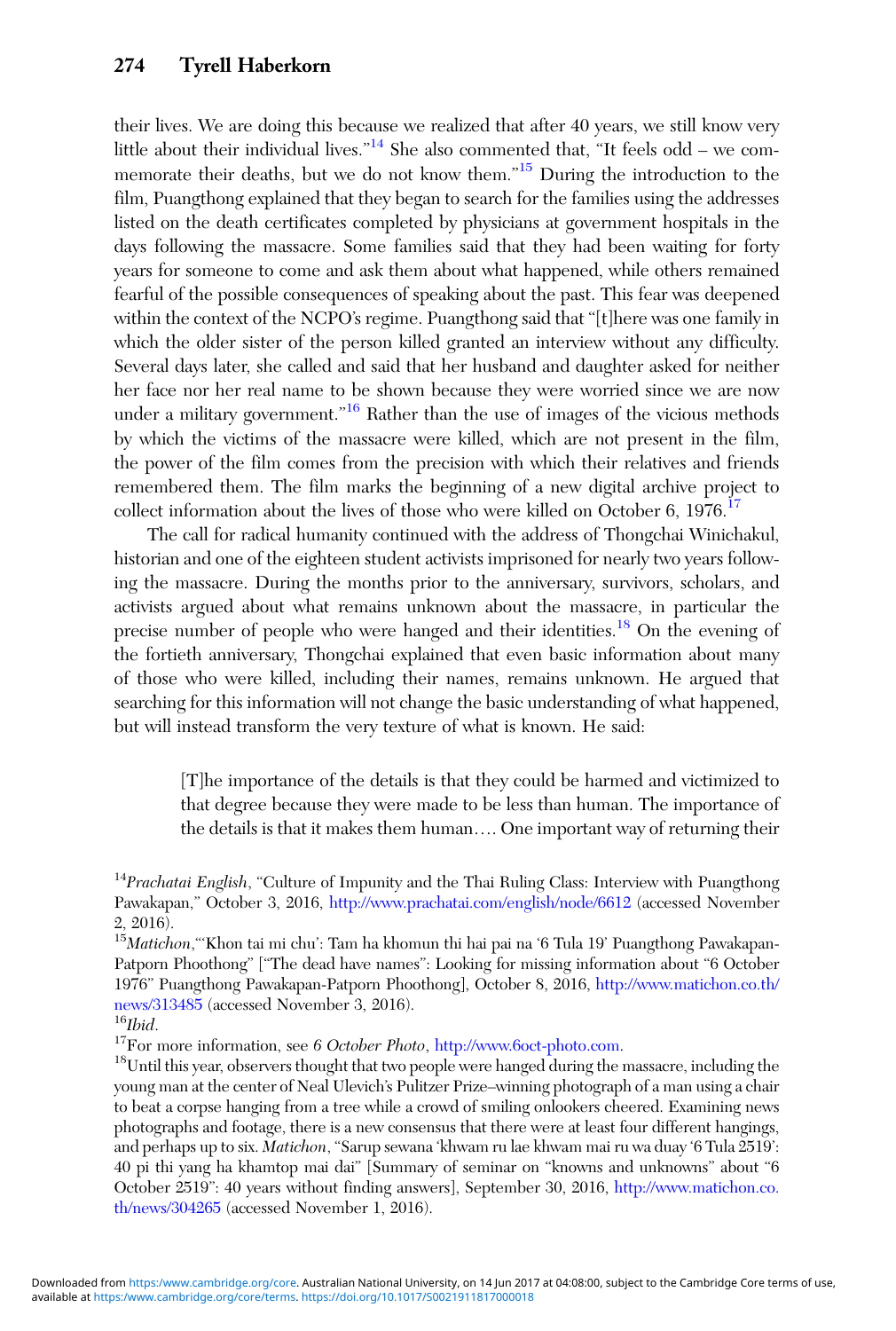humanity is to search for justice and struggle for an end to impunity. But this is an arduous struggle. We know this well. It may take more than our lifetimes. What is important is that this struggle should be paired with calling for society to recognize, respect and not destroy humanity any more. The best way to do so is to return the humanity to each of those who was attacked on that day. How can we do this? Those of us in the present, how do we want other people to respect us? This is the way that we return humanity to those who died. We have names. We have families. We have parents and brothers and sisters. We have faces. We want others to respect us as individuals who are not the same as anyone else. So we should return the names, the faces, the families, and the stories of those that we are able to find. We should return their individuality to them.<sup>19</sup>

Thongchai then read the names of those who were killed, accompanied with slides of photographs in the few cases in which they exist. The names of thirty men and four women who were killed are known, but three men who were killed remain unnamed and the identities of four bodies that were burned remain unknown. Quiet descended upon the overflowing auditorium for the nearly eight minutes during which he read the names.

Different than the demand to open state archives about the massacre, which remain largely closed, the restoration of the humanity of those killed instead calls on those who remain to reassess what is known and unknown. Talking about both the making of Respectfully yours and her research to determine how many people were hanged, Patporn noted that the information was readily found in old newspapers, in video clips, and on YouTube. The question this prompted, she said, is why has no one looked at this information before $2^{20}$  Similar to recent reexaminations of anti-communist violence in Indonesia during 1965–66, new approaches to existing information, in addition to new information, are transforming what is known about the victims and perpetrators of the October 6, 1976, massacre.<sup>21</sup> This strategy was also taken up by students at Chulalongkorn University across the city from Thammasat.

While Thammasat was founded as an open university in 1934 by Pridi Banomyong, one of the leaders of the People's Party who fomented the transformation from absolute to constitutional monarchy, and has a reputation as a center of progressive thought and activism, Chulalongkorn was initially founded in 1902 as the School for Royal Pages inside the palace and retains a reputation for conservatism. Netiwit Chotiphatphaisal, a first-year politics student who was a driving force behind an anniversary event and book at Chulalongkorn, explained that he assumed that the university's elitism meant that its history was not bound up with the massacre, but this changed when he talked to his seniors and professors. Ten students from Chulalongkorn were among those

<sup>&</sup>lt;sup>19</sup>Thongchai Winichakul, "Khon yang yuen den doy thathai" [People keep standing in defiance], Prachatai, October 6, 2016, <http://prachatai.com/journal/2016/10/68230> (accessed November 1, 2016).<br><sup>20</sup>Matichon, "The dead have names," op. cit. note 15.

<sup>&</sup>lt;sup>21</sup>John Roosa, "The State of Knowledge about an Open Secret: Indonesia's Mass Disappearances of 1965–66," Journal of Asian Studies 75, no. 2 (2016): 281–97.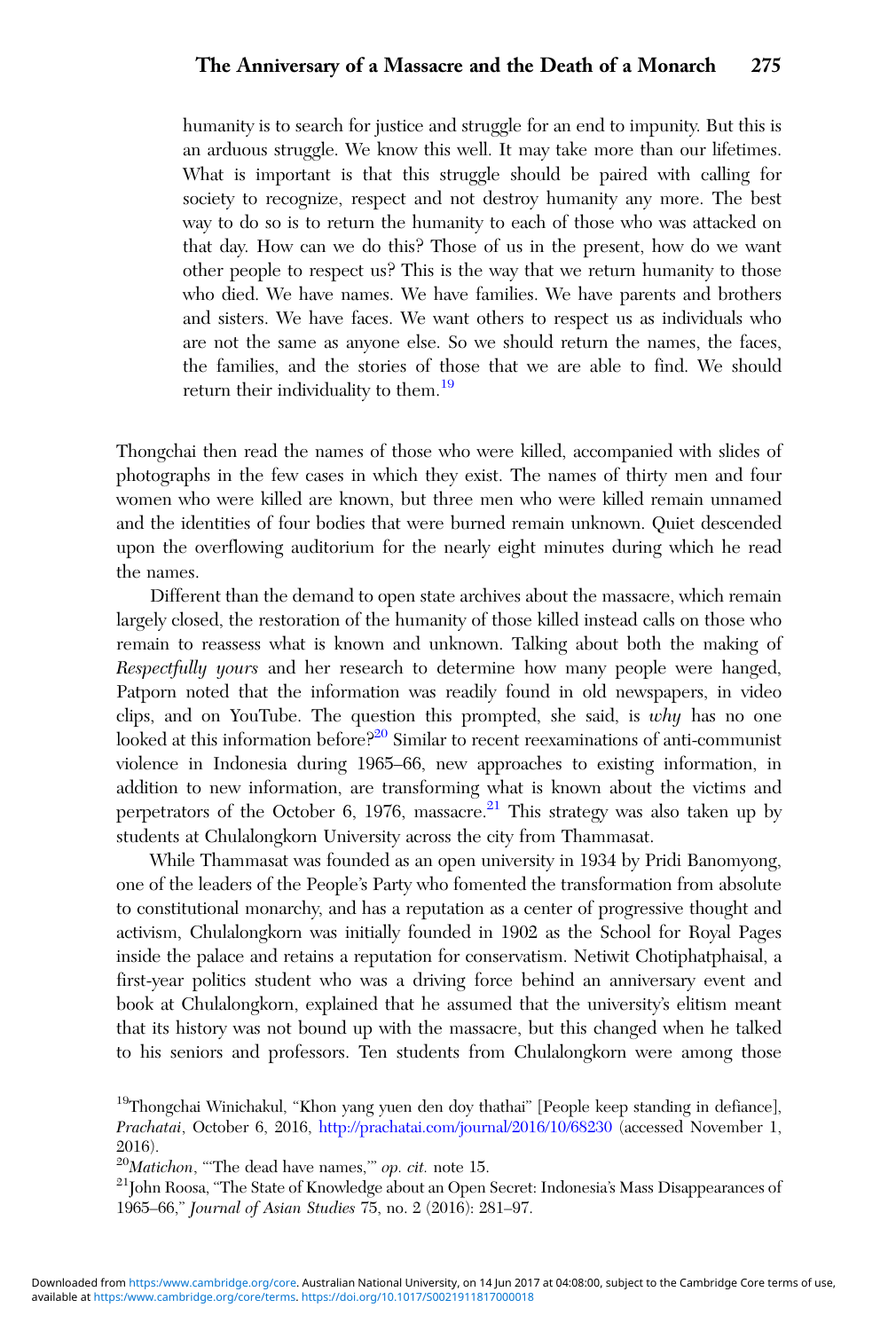killed at Thammasat, and socialist books were taken from campus libraries and burned after the massacre. $22$  In response to what he did not know, he edited a book, Chula and 6 October: Selected Essays on the Fortieth Anniversary of 6 October 1976, with essays about the massacre by both former Chulalongkorn student survivors and current faculty. His hope is that the book will catalyze others to research the history of Chulalongkorn, the massacre, and struggles for democracy.<sup>23</sup> Paired with the book, Netiwit and other students organized an event, "6 Tula: Chao Chula mong anakhot" (6 October: Chula looks towards the future), which extended commemoration in a new direction and was the only one in which the NCPO intervened directly. Instead of inviting those who lived through the period of the massacre to speak, the organizers invited seven young activists, writers, and media figures, including Hong Kong Umbrella Movement activist Joshua Wong, who was denied entry into the country on the evening of October 5 on the basis that he was a threat to national security. $24$  The combined efforts of the NCPO and the Chinese government were unable to stop Wong from joining the event via Skype after his return to Hong Kong and only served to bring additional attention to the event, which had over three times as many people interested in attending as those who could fit inside the auditorium. The panelists discussed their perspectives on the massacre as well as the role of the media in both the creation of hatred and the fostering of humanity in present-day Thai society.<sup>25</sup>

Other commemorative events surrounding the fortieth anniversary of the massacre were organized by students at other universities around the country. Students at Chiang Mai University in northern Thailand held an event entitled "40 years of 6 October: Thopthuan ha chitwinyan khru phua muanchon" (40 years of 6 October: Looking back on the spirit of teachers for the masses), with talks by scholars and former teacher activists. Students at Mae Jo University, also in Chiang Mai Province, organized an evening of music and discussion about the massacre. Students at Kasetsart University in Bangkok held a seminar, "6 October: Thue khian khao lop rao mai luem tae rao chodcham: Bok lao 6 October phan khwamsongcham khong chao Kasetsart" (6 October: You write, they erase, but we remember: Memories of 6 October by people of Kasetsart). Students at the Lampang branch of Thammasat University organized a visual exhibit about the massacre. They requested and were granted permission by the university administration to hang the exhibit in the Faculty of Law, but then once they did so, some of the materials were removed by security guards. Upon protest by the students, the administration responded that some of the language in the exhibit was "inappropriate"; the students rehung their exhibit outside university buildings instead.<sup>[26](#page-8-0)</sup> Similar to recent initiatives

<sup>&</sup>lt;sup>22</sup>Netiwit Chotiphatphaisal, "Khamnam" [Introduction], in Chula kap 6 Tula: Botkhwam khadsan nai wara khroprop sisip pi hetkan 6 tulakom pho. so. 2519 [Chula and 6 October: Selected essays on the fortieth anniversary of 6 October], ed. Netiwit Chotiphatphaisal (Bangkok: Demosisto, 2559 [2016]), 5–6.  $^{23}Ibid., 6–7.$ <br> $^{24}Alan$  Wong and Edward Wong, "Joshua Wong, Hong Kong Democracy Leader, Is Detained at

Bangkok Airport," New York Times, October 4, 2016, [http://www.nytimes.com/2016/10/05/world/](http://www.nytimes.com/2016/10/05/world/asia/joshua-wong-thailand-hong-kong.html) [asia/joshua-wong-thailand-hong-kong.html](http://www.nytimes.com/2016/10/05/world/asia/joshua-wong-thailand-hong-kong.html) (accessed November 4, 2016). 25Pirawat Nawicharoen and Phatrasek Jirabovonvisut, "40 pi 6 Tula: Mua pakka khian bon kaewi"

<sup>[40</sup> years of 6 October: When the pen is upon the chair], CHU!, November 8, 2016, [http://chu.in.th/](http://chu.in.th/p/616) [p/616](http://chu.in.th/p/616) (accessed November 4, 2016).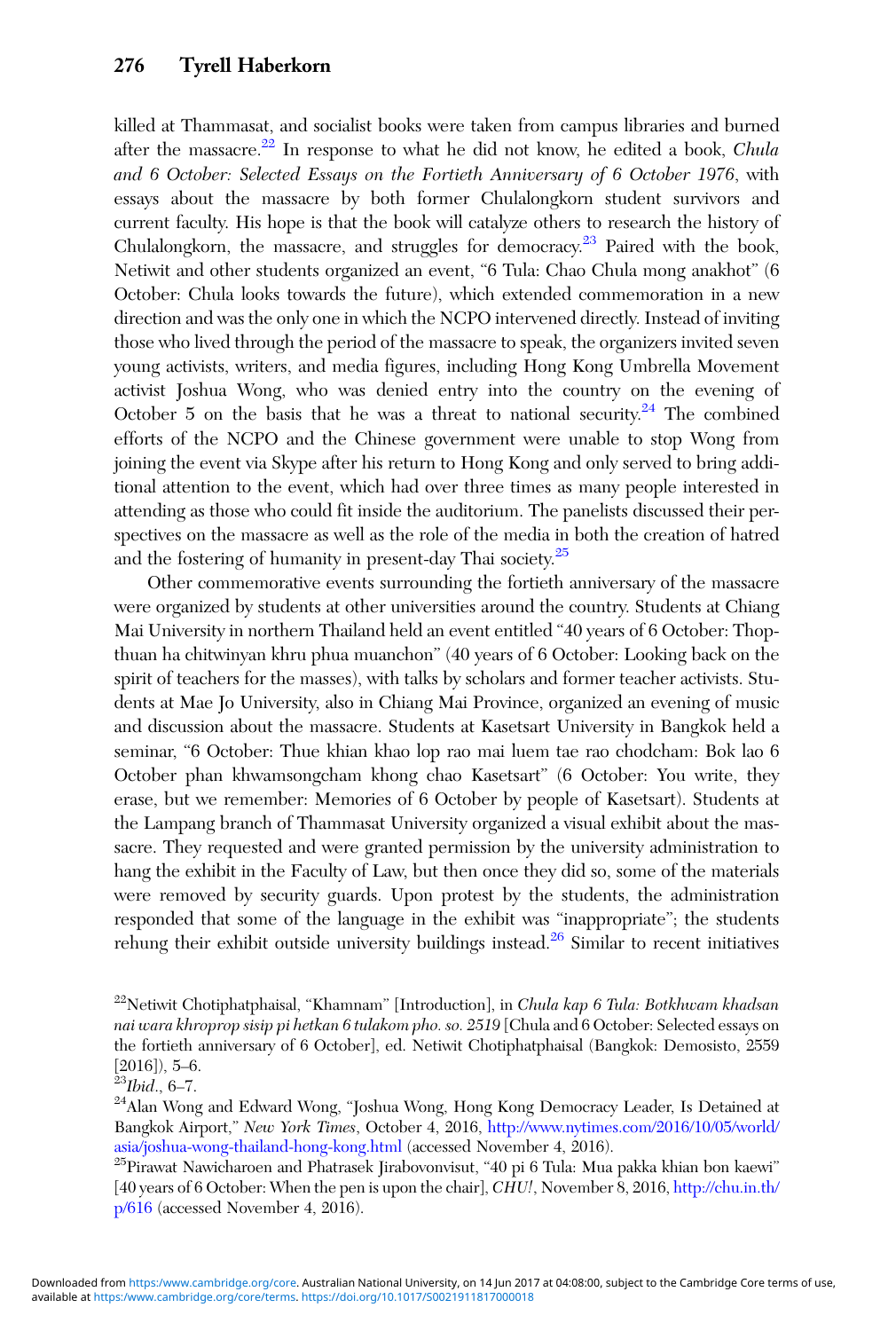<span id="page-8-0"></span>in Indonesia in which both children of survivors and those with no direct connection to the 1965–66 killings of communists have become involved in writing and organizing around past violence, these events organized by students around the country positioned the massacre as important for all in Thai society, not only those with a direct connection.<sup>27</sup>

There is no uniform calendar or trajectory determining when commemoration of past state violence becomes permissible, when citizens become curious or compelled to question past moments or periods of state violence, or when a regime is willing to hear and respond to concrete demands for truth, justice, and accountability. Instead, remembering past violence under authoritarian, recently authoritarian, hybrid, and democratic regimes is variously inflected with unease, uncertainty, and incompletion across Asia. In Indonesia, survivors and human rights activists began to initiate public discussion, investigations, and calls for accounting in relation to the 1965–66 killings of suspected communists and other instances of state violence during the two decades after the fall of General Suharto in 1998 and the slow turn toward democratization.<sup>28</sup> While grassroots organizations around the country have emerged to address the violent past, attempts to do so nationally have faced greater obstacles.<sup>29</sup> Significant prohibitions on speech remain, particularly with respect to investigating the roles of the military in the killings, who retain power and influence even within a more democratic Indonesia. Over twenty-seven years after the Tiananmen massacre of June 4, 1989, in China, public commemoration is forbidden and key details about the event, including the precise number killed and their identities, remain unclear. $30$  Circulation of information is strictly restricted by the government, and between 2011 and 2016, at least 262 words referring to the incident were banned from being searched online.<sup>31</sup> The prohibition surrounding the massacre is so great that it has already rendered sites of violence elsewhere in China on the same date almost invisible, as Louisa Lim uncovers in the city of Chengdu. $32$  In South Korea, mobilizing around

<sup>&</sup>lt;sup>26</sup>Matichon, "Kuab mai dai chad! Mo to Lampang ramluk 40 pi 6 Tula 19 tai tuk nithisat phuborihan sang kep tong ma chad khang nok taen" [Nearly unable to hold [the exhibit]! TU Lampang remembers 40 years of 6 October under the faculty of law, administration orders it taken down, must hold it outside instead], October 6, 2016, <http://www.matichon.co.th/news/311299> (accessed January 3, 2017).

 $^{27}\rm{For}$ an overview, see Kartika Pratiwi, "Indonesia's 1965 Tragedy: Hope Returns After 51 Years," EngageMedia, September 30, 2016 (accessed November 4, 2016). There are a number of different documentary and digital storytelling initiatives, including Ingat65 [\(https://medium.com/ingat-65\)](https://medium.com/ingat-65), 1965setiaphari [\(http://1965setiaphari.org/](http://1965setiaphari.org/)), Learning1965 (<http://www.learning65.com/>), and Kotahitam Forum ([http://www.kotahitamforum.org\)](http://www.kotahitamforum.org); Ken Setiawan, personal communication with the author, October 30, 2016.

 $^{28}$ Douglas Kammen and Katherine McGregor, eds., The Contours of Mass Violence in Indonesia, 1965–1968 (Honolulu: University of Hawai'i Press, 2012).<br><sup>29</sup>Annie E. Pohlman, "A Year of Truth and the Possibilities for Reconciliation in Indonesia," *Geno*-

cide Studies and Prevention: An International Journal 10, no. 1 (2016): 60–78.<br><sup>30</sup>Jeffrey N. Wasserstrom and Kate Merkel-Hess, "Popular Views of State Violence in China: The

Tiananmen Incident," in State Violence in East Asia, eds. Narayanan Ganesan and Sung Chull Kim (Lexington: University Press of Kentucky, 2013), 105–28.  $^{31}\!$  Anne Henochowicz, "Five Years of Sensitive Words on June Fourth," China Digital Times, June  $^{31}\!$ 

<sup>1, 2016,</sup> <http://chinadigitaltimes.net/2016/06/five-years-sensitive-words-june-fourth/> (accessed November 11, 2016).

 $^{32}$  Louisa Lim, The People's Republic of Amnesia: Tiananmen Revisited (Oxford: Oxford University Press, 2014). Lim's explanation of the precautions she took writing the book while living in China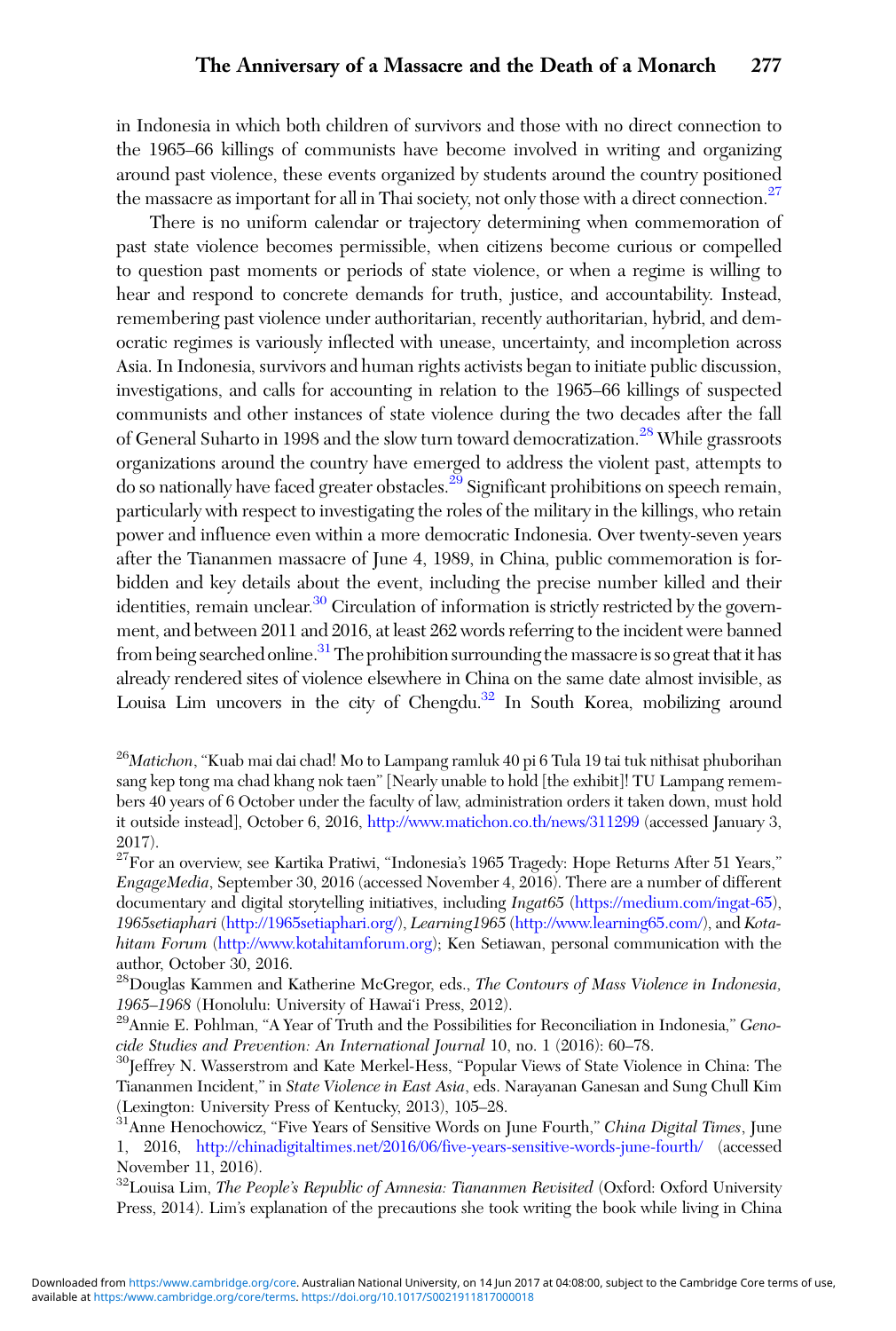## 278 Tyrell Haberkorn

remembering and redressing theMay 1980 Kwangju massacre was both a contributing factor and a result of the end of dictatorship in June 1987. Beginning in 1984, students and activists began commemorating the event with political and cultural activities at the cemetery where those killed were buried, and this action "became a battle between the state and the citizens, with the state trying to prevent visits by various means – making visits illegal, rendering access to the burial site difficult by leaving the road unpaved, and dispersing gatherings by force."<sup>33</sup> Between 1987 and 1997, laws were passed providing compensation to families of those killed, recognition of the role of the people's uprising that preceded the massacre in opposing dictatorship, and ultimately prosecution of key and supporting figures responsible for the violence. Even though this seems remarkable in comparison to what has been possible to date in China and Indonesia, Namhee Lee assesses the shortcomings and notes that "the trial failed to establish a record or authoritative facts regarding the Kwangju massacre; defendants were evasive or disingenuous about their roles.… [N]o consensus was possible on the scale of casualties."<sup>34</sup> Unlike the Tiananmen massacre, commemoration of the October 6, 1976, massacre was not banned by the NCPO, but the naming, let alone prosecution, of perpetrators remains impossible.

#### WHAT REMAINS UNSPEAKABLE

After the twentieth anniversary of the massacre, Thongchai Winichakul wrote about the pervasive silence surrounding it in Thai society. He commented that during the anniversary, the role of the monarchy could not be raised and "…every organizer and participant fully realized that in order to preserve one's neck, one had to be aware of this limitation, and the likely consequences of violating it."<sup>35</sup> While the institution of the monarchy benefited from the October 14, 1973, uprising because the king asked the three dictators to leave the country, the precise role of the monarchy in the October 6, 1976, massacre and coup remains murky. A profession of loyalty to the monarchy was enough to protect state officials and civilians who carried out actions that, while unspecified, were of a nature that the perpetrators felt they needed the protection of an amnesty law. But were members of the royal family or the institution itself directly involved, and if

underscore the sensitive and dangerous nature of researching the violence: "After signing a book deal, I made my editor promise not to contact me again until I got in touch with him. I warned my husband never to talk about the book at home. Then, to do the actual writing, I bought a computer that had never had online access and kept it locked in a safe in my bedroom." Louisa Lim, "I Wanted to Discover How Chinese People Became Complicit in an Act of Mass Amnesia," Guardian, July 21, 2015, [https://www.theguardian.com/books/booksblog/2015/jul/21/louisa-lim-](https://www.theguardian.com/books/booksblog/2015/jul/21/louisa-lim-the-peoples-republic-of-amnesia-tiananmen-revisited-china)

[the-peoples-republic-of-amnesia-tiananmen-revisited-china](https://www.theguardian.com/books/booksblog/2015/jul/21/louisa-lim-the-peoples-republic-of-amnesia-tiananmen-revisited-china) (accessed November 11, 2016). <sup>33</sup>Namhee Lee, "From the Streets to the National Assembly: Democratic Transition and Demands for Truth about Kwangju in South Korea," in State Violence in East Asia, eds. Narayanan Ganesan and Sung Chull Kim (Lexington: University Press of Kentucky, 2013), 54–55.<br><sup>34</sup>Ibid., 66.<br><sup>35</sup>Thongchai Winichakul, "Remembering/Silencing the Traumatic Past: The Ambivalent Memories

of the October 1976 Massacre in Bangkok," in Cultural Crisis and Social Memory: Modernity and Identity in Thailand and Laos, eds. Shigeharu Tanabe and Charles Keyes (Honolulu: University of Hawai'i Press, 2002), 247.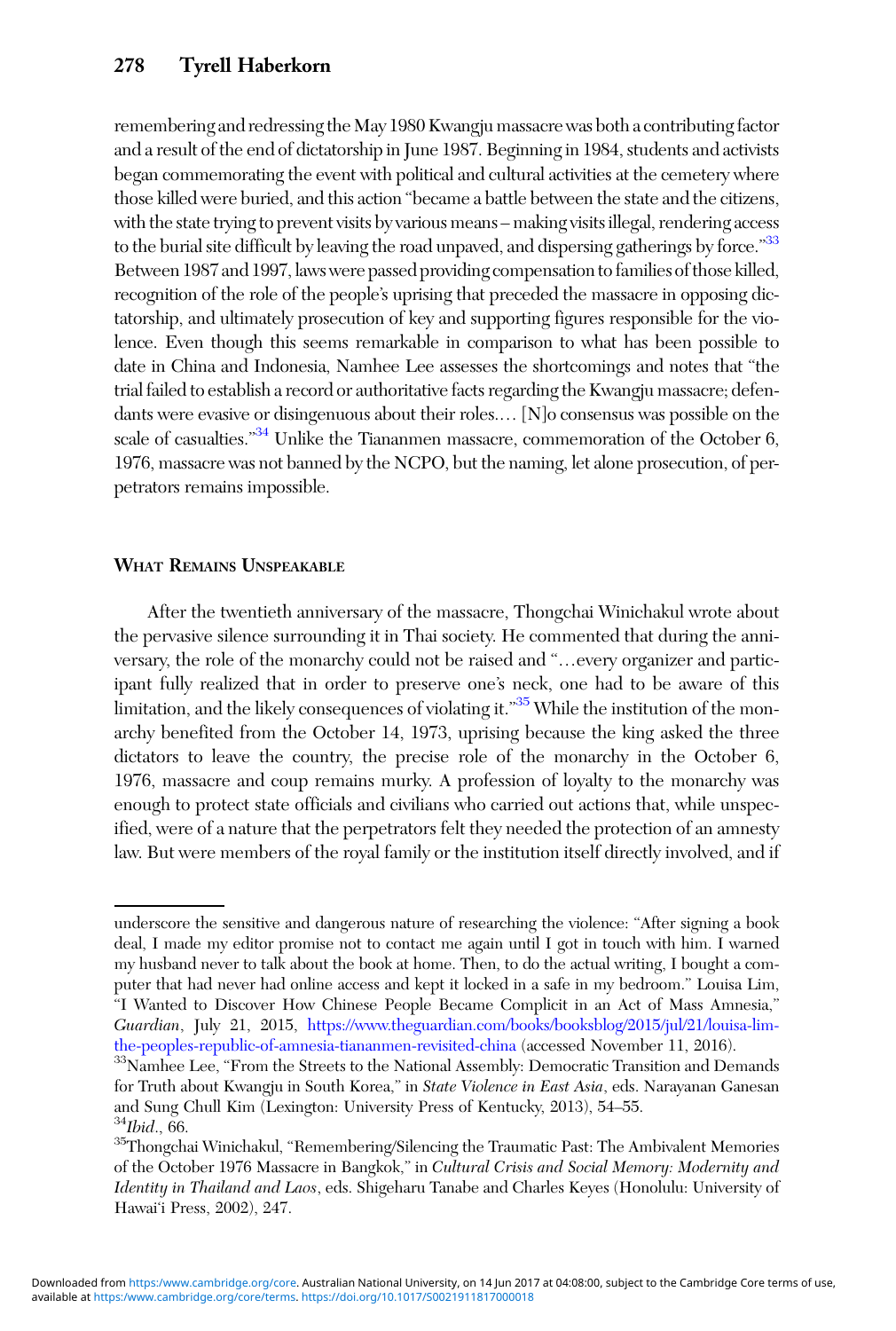so, in what way(s)? During the intervening twenty years, particularly the last ten marked by the 2006 and 2014 coups, the prohibition on posing, let alone answering, this question has grown even greater. The presence of Somyot Prueksakasemsuk—human rights defender, labor activist, and editor—in prison is evidence of this prohibition. Somyot is serving a seven-year sentence for the act of publishing, not writing, two magazine articles querying the role of the monarchy in the massacre.<sup>36</sup> During his address on the evening of the fortieth anniversary, Thongchai updated his assessment of the place of the massacre in public life in Thailand:

It is widely-known that the violence was brutal and should not happen again. This knowledge alone is of use and value to Thai society. But it is unfortunate that society is unable to say more than this…. We still do not dare to say who did it and why they did it, because every institution, without exception, was involved with this cruel incident. For this reason, 6 October perhaps still remains a "sensitive" matter. I think that after the twenty years, 6 October has ceased to be silent, but speaking about it remains limited. This state can be called "unforgettable, unrememberable." Awkward, half-silent/half-spoken. "Brutal, don't let it happen again" more than being a matter about which it is forbidden to speak.<sup>37</sup>

It is not only the October 6, 1976, massacre that remains "unforgettable, unrememberable." On the evening of the fortieth anniversary, Sarayut Tangprasert, an activist intellectual of the May 1992 generation, wrote about hearing stories of the violence during the long years of Cold War counterinsurgency between the late 1960s and mid-1980s from villagers in Mukdahan Province near the Phuphan mountain range in northeastern Thailand, including beheadings of suspected communists and assassinations of others by throwing them out of helicopters.<sup>38</sup> The monarchy's support for and associ-ation with counterinsurgency means that investigating these additional instances of violence is also fraught.

Although the precise nature of the reign by Rama X—the false accusation of whose mock hanging (as the crown prince) was used to instigate the October 6, 1976, massacre—will take some time to become clear, the death of Rama IX further constricted

36On April 30, 2011, Somyot was arrested and later charged with violating Article 112 in relation to two articles that were published in Voice of Taksin magazine, a print publication that he worked with as a key member of the editorial team. The two articles, published under the pseudonym Jit Phonlachan, were written by Jakrapop Penkair. On January 23, 2013, the Criminal Court judged Somyot guilty of two counts of violation of Article 112 and noted that even though he was not the author of the two articles in question, his work in editing, printing, distributing, and disseminating the articles was a violation equal to writing them. He was sentenced to eleven years in prison. This decision and sentence was upheld by the Appeal Court on September 19, 2014. On February 23, 2017, the Supreme Court upheld the conviction but reduced the sentence

to seven years.<br> $37$ Thongchai Winichakul, "People keep standing in defiance," *op. cit.* note 19.

<sup>38</sup>Sarayut Tangprasert, "Ya hai hetkan 6 Tula pen phiang prawatisat khwamrusuk" [Don't let 6 October be simply an emotional history], Blogazine, October 6, 2016, [https://blogazine.pub/](https://blogazine.pub/blogs/gadfly/post/5863) [blogs/gadfly/post/5863](https://blogazine.pub/blogs/gadfly/post/5863) (accessed November 4, 2016).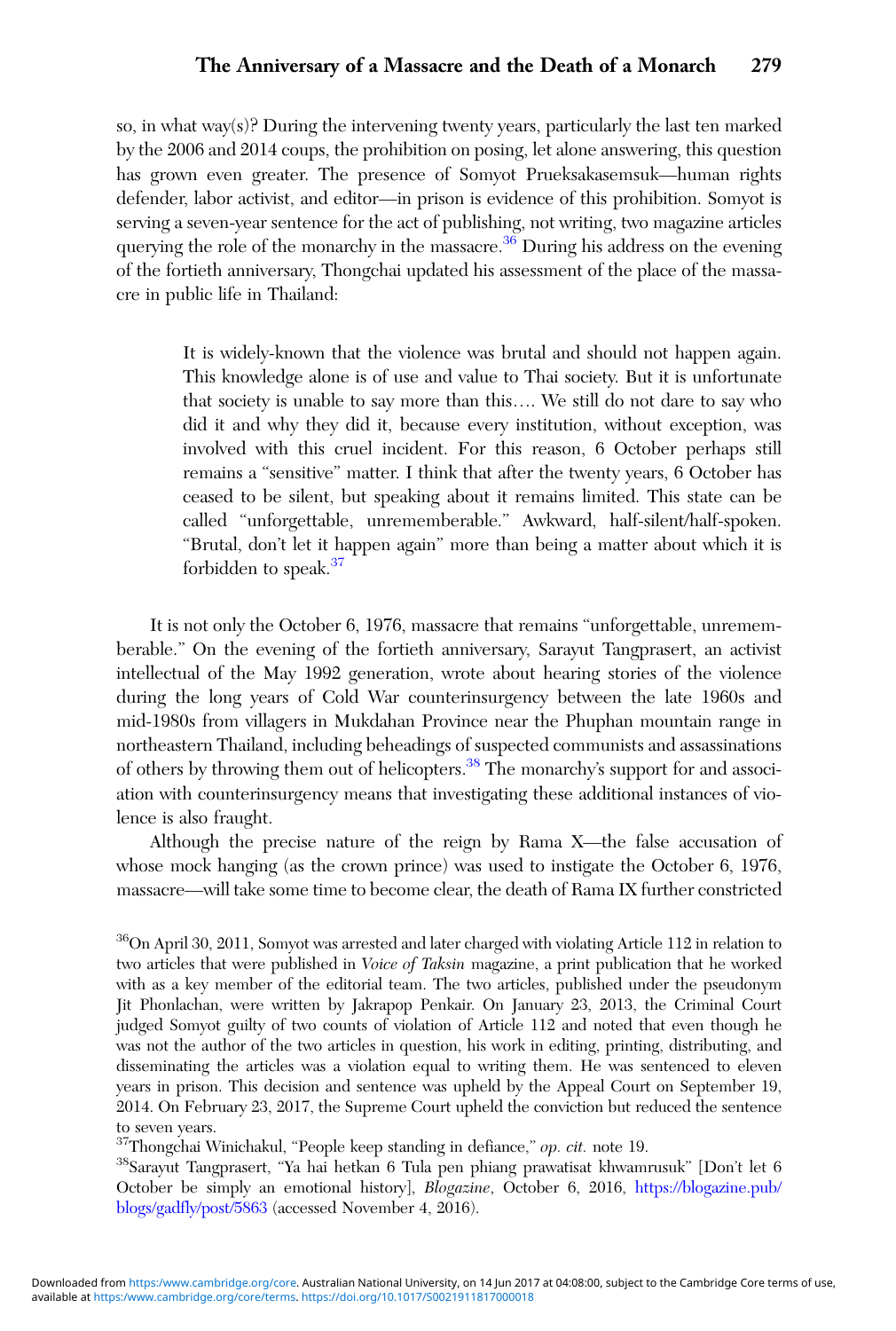the already-limited space for political expression and catalyzed an initial wave of royalist vigilantism. His death inaugurated an extended mourning period in which civil servants must wear black or white for a year and celebrations are to be muted.<sup>39</sup> In the immediate aftermath, many seminars and conferences were also discouraged by the authorities as inappropriate. As part of this, Chiang Mai University canceled all student activities, including a follow-up event on October 6 planned for late October.

During the first two weeks following Rama IX's death, the police reported that twenty new Article 112 complaints were filed.<sup>40</sup> Any individual can walk into a police station and file an Article 112 complaint, and the police are then compelled to investigate. This creates the potential for abuse of the law for personal disputes as well as by royalist vigilantes.<sup>41</sup> Many of these concerned what royalist vigilantes perceived to be instances of insufficient mourning and were preceded by physical assaults of the alleged offender, such as in the case of a factory worker from Chonburi who was beaten very badly by a mob who then delivered him to the police.<sup>42</sup> Although the vigilante attacks died out quickly, the NCPO's criticism of them was muted at best and matched by increased state resources devoted to surveillance of social media for anti-monarchy sentiment.<sup>43</sup>

Suchada Chakphisut, with whose observation on remembering the massacre under resurgent dictatorship I began, was one of the student theatre activists involved in the play about the hanging of the two workers. In her account, she wrote that she went home late on the afternoon of October 5, 1976, and turned on the radio to listen to music as she soothed her six-month-old niece to sleep. Instead of music, military radio was being broadcast live and it was announced that "Thammasat students performed a play hanging the Crown Prince. They are communists who harbor evil intentions to destroy the nation and topple the institution of the monarchy. I suddenly leapt up. I spoke back [to the radio] in my heart, 'Not true. You are lying. It is you who harbor evil intentions to destroy the nation."<sup>44</sup>

After forty years and with the country again under dictatorship, this retort to the dominant story maintained by the state still remains a quiet one. Unlike Beijing, which must actively ban Internet search terms that conjure the Tiananmen massacre, the return to military dictatorship after forty intervening years in which Thailand seemed to be on the path to democratization itself functions to limit demands to hold perpetrators

<sup>&</sup>lt;sup>39</sup>Although not bound by the same restrictions on dress, by January 2017 most Thais (and many non-Thai residents and visitors) were still opting to wear muted colors.

<sup>&</sup>lt;sup>40</sup>Prachatai, "Lèse Majesté Cases Spike to 20 Since King's Death," October 28, 2016, [http://www.](http://www.prachatai.com/english/node/6679)

[prachatai.com/english/node/6679](http://www.prachatai.com/english/node/6679) (accessed November 4, 2016).  $41$ An example of the abuse of the law in a personal dispute was the case of Yutthapoom, whose older brother brought an Article 112 case against him following arguments over a shared business and family pets. The Criminal Court dismissed the charges against Yutthapoom on September 13, 2013, but only after he had spent 359 days in pretrial and trial detention. For further details see iLaw, "Yutthapoom: 112 – Brother vs Brother," n.d., <https://freedom.ilaw.or.th/en/case/439> (accessed November 4, 2016).

<sup>&</sup>lt;sup>42</sup>Teeranai Charuvastra, "Chonburi Man Beaten by Mob Over Royal Defamation," Khao Sod, October 18, 2016, [http://www.khaosodenglish.com/news/crimecourtscalamity/2016/10/18/](http://www.khaosodenglish.com/news/crimecourtscalamity/2016/10/18/chonburi-man-beaten-mob-royal-defamation/) [chonburi-man-beaten-mob-royal-defamation/](http://www.khaosodenglish.com/news/crimecourtscalamity/2016/10/18/chonburi-man-beaten-mob-royal-defamation/) (accessed November 4, 2016). <sup>43</sup>Prachatai, "Thailand to Monitor Social Media 24/7 in Mourning of King's Death," October 15,

<sup>2016,</sup> <http://prachatai.com/english/node/6655> (accessed November 4, 2016).  $44$ Suchada, "Unforgettable, unrememberable," op. cit. note 3.